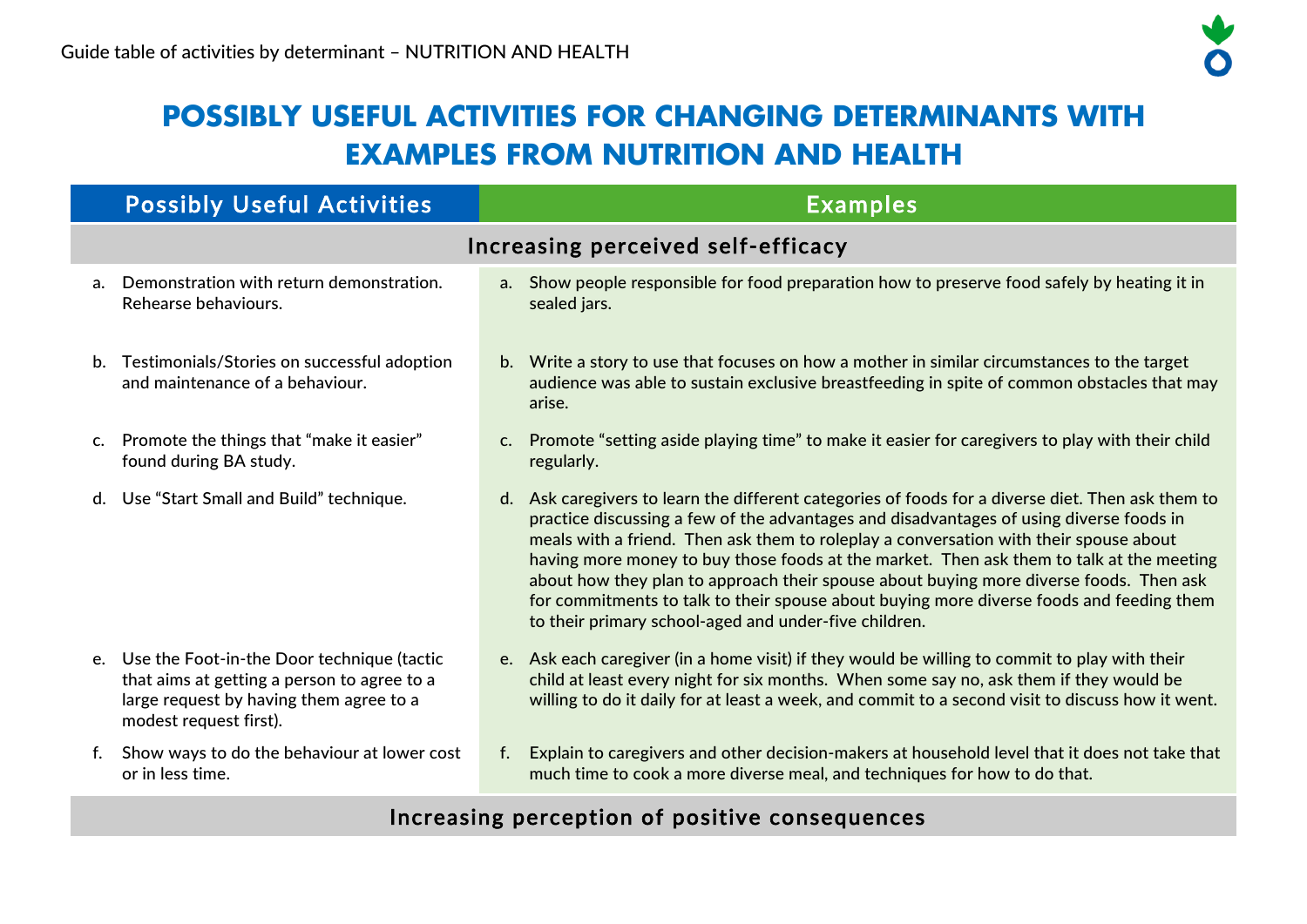

| <b>Possibly Useful Activities</b>                                                                                                          | <b>Examples</b>                                                                                                                                                                                                                                                     |  |
|--------------------------------------------------------------------------------------------------------------------------------------------|---------------------------------------------------------------------------------------------------------------------------------------------------------------------------------------------------------------------------------------------------------------------|--|
| a. Use Testimonials.                                                                                                                       | a. Have mothers give testimonials on how they felt more confident about their pregnancy and<br>childbirth by accessing 3 ante-natal checks and about avoiding possible complications.                                                                               |  |
| b. Promote key positive consequences found in<br>a barrier analysis study.                                                                 | b. Focus more attention on promoting the positive consequences mentioned by more Doers<br>than Non-doers for playing regularly to the child (e.g., child calmer after playing; caregiver<br>and child bond more; child will be happier and will grow better).       |  |
| c. Use Motivational Interviewing Change Talk'<br>questions re: Advantages of changing.                                                     | c. Incorporate change talk questions into care-giver lessons: "What would you like most about<br>exclusively breastfeeding your child?" "If you start using family planning immediately, how<br>might things be better for you? How might it change how you feel?". |  |
| Decreasing perception of negative consequences                                                                                             |                                                                                                                                                                                                                                                                     |  |
| Don't use "Myth vs. Fact". Promote the<br>a.<br>correct information on potential negative<br>consequences and information on their rarity. | a. Disseminate information on the rarity of serious complications from routine child<br>immunisation.                                                                                                                                                               |  |

b. Help people to avoid the negative consequences of the behaviour.

b. If Non-doers said paying more for food was a negative consequence of feeding their child a more diverse diet, counsel women on what foods to buy during which seasons (using a "food calendar") to avoid paying more money.

### Increasing perception of positive social norms

- a. Use petitions. a. Have community members sign a petition in favour of creating a positive environment for newborns and children in health facilities through adhesion to the Baby-Friendly Hospital Initiative?"ii
- b. Promote the behaviour and/or how they can support behaviour change – amongst influencer groups (found during BA).
- 
- b. Ask influential young adults to promote family planning among teenagers.

- 
- c. Use guided testimonials. c. Brief caregivers who regularly play with their children before a meeting, and then ask them in meetings why they think that more caregivers should play regularly with their young children.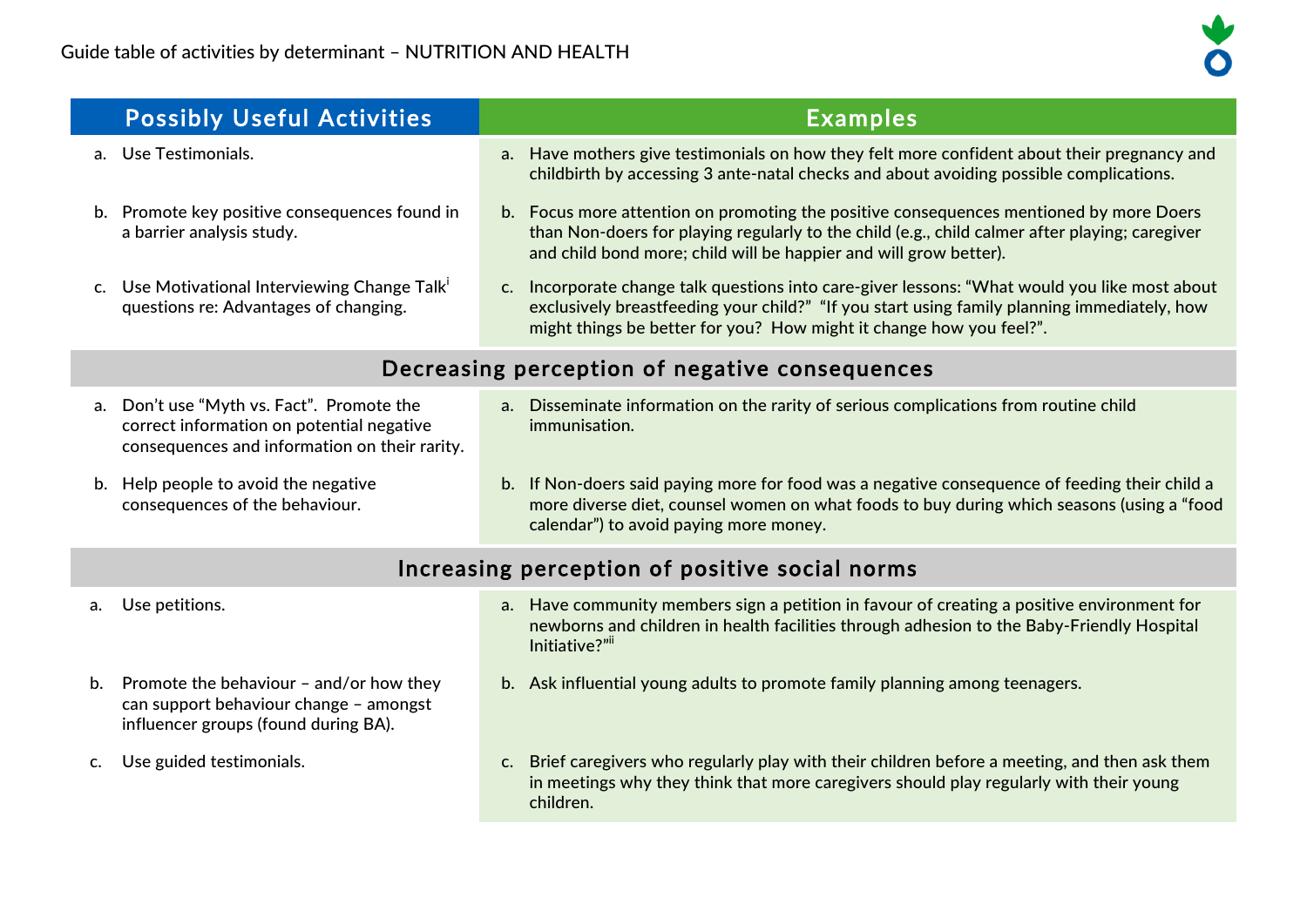

|                                                  | <b>Possibly Useful Activities</b>                                                                  | <b>Examples</b>                                                                                                                                                                                                           |  |
|--------------------------------------------------|----------------------------------------------------------------------------------------------------|---------------------------------------------------------------------------------------------------------------------------------------------------------------------------------------------------------------------------|--|
| d.                                               | Publicize positive results of surveys.                                                             | d. Conduct a survey on how many parents think that their children should have a full course of<br>immunisations and then publicise the results through radio (as long as the results are in<br>favour of the behaviour!). |  |
| e.                                               | Use video/radio to share positive stories of<br>ordinary people.                                   | Make and use videos/radio spots or stories of "people like me" providing appropriate<br>e.<br>treatment for diarrhoea at onset of symptoms in children.                                                                   |  |
| f.                                               | Make invisible behaviours visible.                                                                 | Give caregivers who regularly play with their children a way to identify their homes to other<br>f.<br>group members (and non-members). "Ask me about playing with your children!".                                       |  |
| g.                                               | Encouraging copy-cat behaviour through<br>recognition.                                             | Find and interview men who have supported their wives to attend three ante-natal clinics<br>g.<br>during pregnancy, then broadcast the interviews on the radio.                                                           |  |
|                                                  | Increasing access / perceived access                                                               |                                                                                                                                                                                                                           |  |
| a.                                               | Increase markets or access points for key<br>supplies or increase information on access<br>points. | a. Ensure insecticide-treated nets are continuously available at antenatal care visits and<br>children under five visits.                                                                                                 |  |
| b.                                               | Publicize alternative supplies.                                                                    | Mention possible alternative foods to ensure dietary diversity in case of scarcity (e.g. pulses<br>b.<br>as a substitute for animal protein).                                                                             |  |
| C.                                               | Shrink groups to increase geographical<br>access.                                                  | Promote supply of ORS and zinc packets through grocery stores, pharmacies, kiosks, etc.<br>C.                                                                                                                             |  |
| d.                                               | Train service providers on ways to better<br>reach and get along with the priority group.          | d. Conduct a short in-service training for health-care workers on ways to better gain<br>caregivers' trust.                                                                                                               |  |
| Increasing perceived cues for action / reminders |                                                                                                    |                                                                                                                                                                                                                           |  |
| a.                                               | Use songs to aid memory.                                                                           | a. Use songs to help caregivers remember lists of things (e.g., danger signs during childhood<br>illness, food groups").                                                                                                  |  |
| b.                                               | Use posters, advertising to trigger the<br>behaviour.                                              | b. Give each caregiver a plate that is divided into six sections with an emblem for each food<br>group as a reminder to think about diversity of foodstuffs in each meal.                                                 |  |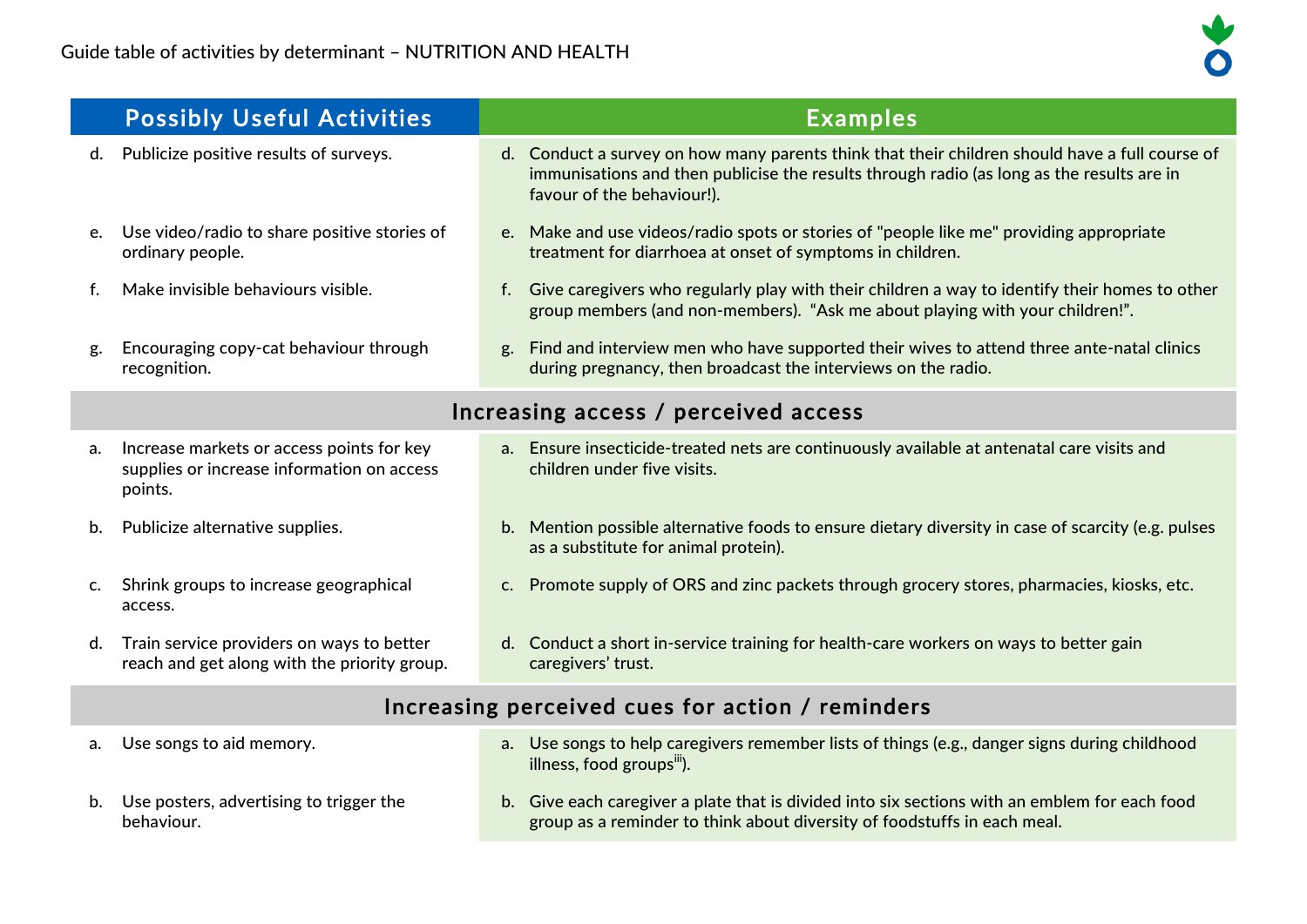|                                                | <b>Possibly Useful Activities</b>                                                                                           | <b>Examples</b>                                                                                                                                                                       |
|------------------------------------------------|-----------------------------------------------------------------------------------------------------------------------------|---------------------------------------------------------------------------------------------------------------------------------------------------------------------------------------|
| $\mathsf{C}$ .                                 | Distribute graphical posters to remind people<br>of steps in the behaviour.                                                 | c. Put up posters in villages on steps to administering ORS.                                                                                                                          |
| d.                                             | Put supplies needed for behaviour near<br>where behaviour needs to be done.                                                 | d. Promote putting handwashing devices near family latrines.                                                                                                                          |
| Increasing perception of susceptibility / risk |                                                                                                                             |                                                                                                                                                                                       |
| a.                                             | Do screening for the problem that you hope<br>to prevent.                                                                   | a. Conduct screening for acute malnutrition during medical consultations. No need to screen<br>all children, just enough that all caregivers feel that their children may be at risk. |
| b.                                             | Message about "universal risk" where there's<br>universal risk.                                                             | b. Disseminate message that any woman can have a complication during pregnancy and you<br>can't know for sure ahead of time. Use stories/ testimonies.                                |
| $\mathsf{C}$ .                                 | Make screening more accessible.                                                                                             | c. Work with the Ministry of Health to create more opportunities to screen children for<br>undernutrition.                                                                            |
| d.                                             | When perceived susceptibility is higher<br>among Non-doers promote how adopting the<br>behaviour can lower worry.           | d. Promote Savings & Loan Group membership as a way to lower stress about not having cash<br>to buy diverse foods, and to reduce the negative consequences of that if it happens.     |
| Increasing perceived severity                  |                                                                                                                             |                                                                                                                                                                                       |
| a.                                             | Show pictures of diseases or problems<br>people can have if they don't do the<br>behaviour. Show some worst-case scenarios. | a. Show pictures of diseases children can get if they don't eat a varied diet: Rickets, Vit A<br>deficiency, goitre, iodine deficiency, vitamin C deficiency, iron deficiency.        |
| b.                                             | Calculate the cost of the outcome that you<br>are trying to prevent and publicize the cost<br>information.                  | b. Calculate the costs of preventable disease - medical costs, time off work and the costs of<br>caring for a sick person in the home.                                                |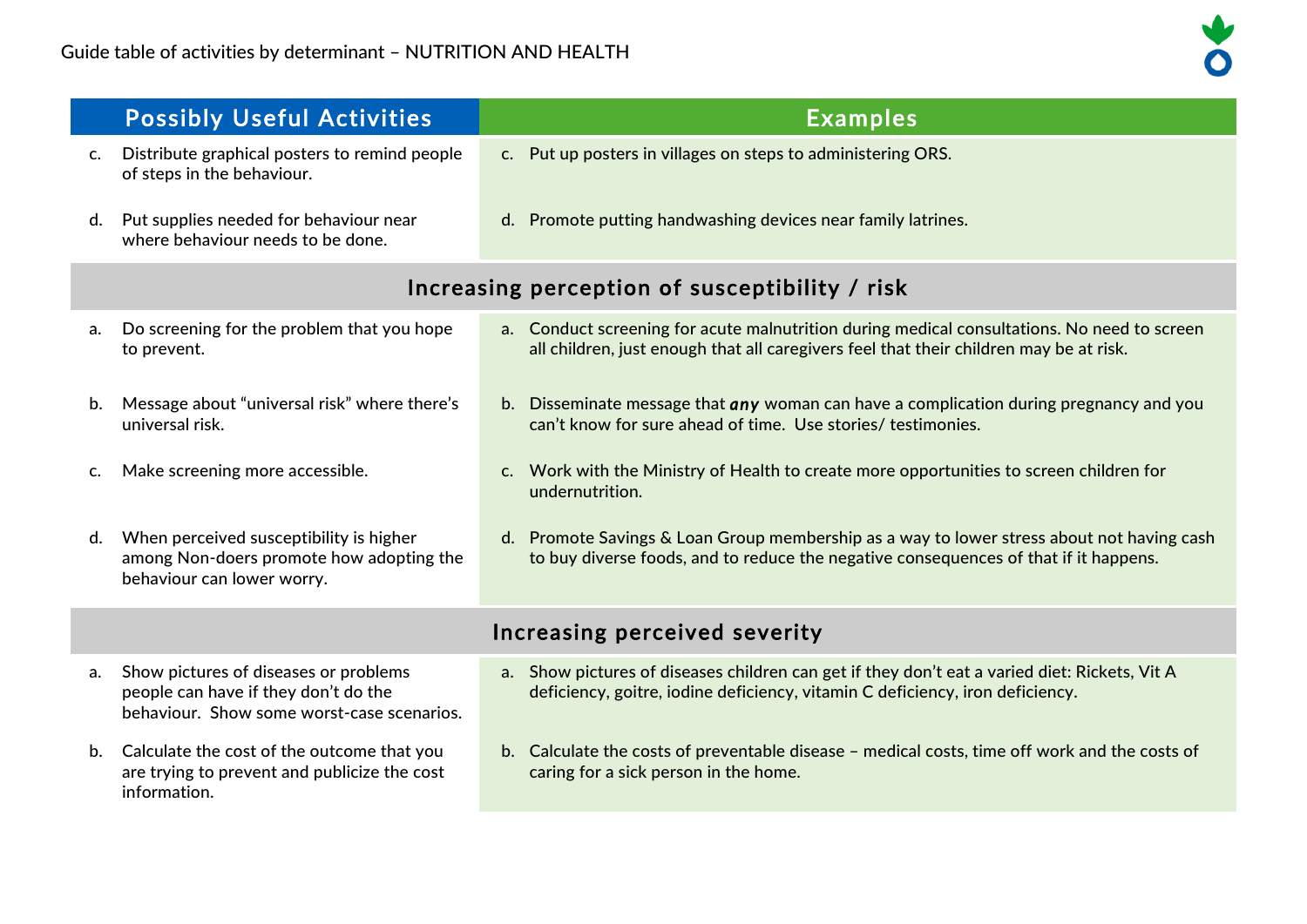|                                                        | <b>Possibly Useful Activities</b>                                                                    | <b>Examples</b>                                                                                                                                                                                                                                      |
|--------------------------------------------------------|------------------------------------------------------------------------------------------------------|------------------------------------------------------------------------------------------------------------------------------------------------------------------------------------------------------------------------------------------------------|
|                                                        |                                                                                                      | Increasing perceived action efficacy                                                                                                                                                                                                                 |
| a.                                                     | Demonstrate the effectiveness of the<br>behaviour using evidence that people<br>recognize.           | a. Create a play that tells how a young woman who delayed marriage and pregnancy got a<br>better education and knew better how to care for her children or how a mother who gave<br>birth in a health facility was assisted during difficult labour. |
| b.                                                     | Compare new behaviour to old behaviour in<br>terms of outcomes.                                      | b. Show side-by-side growth charts of children who eat a diverse diet and those who do not.<br>Graph it on a large growth chart that can be seen in a public place (make sure the charts are<br>anonymous).                                          |
|                                                        | Disseminate before/after stories.                                                                    | Disseminate stories of how young children's lives improved after men started helping with<br>c.<br>household chores.                                                                                                                                 |
| Increasing perceived divine will                       |                                                                                                      |                                                                                                                                                                                                                                                      |
| a.                                                     | Create sermon guides for religious leaders.                                                          | a. Encourage religious leaders to communicate that continued breastfeeding during at least 2<br>year is in line with recommendations in their holy scriptures.                                                                                       |
| b.                                                     | Have religious leaders promote behaviours in<br>community meetings. Have them create<br>radio spots. | b. Have religious leaders promote husbands caring for mothers during pregnancy, including<br>helping them do at least 3 antenatal consultations and supporting the mother to breastfeed<br>once the baby is born.                                    |
| Increasing influence of policy that supports behaviour |                                                                                                      |                                                                                                                                                                                                                                                      |
| a.                                                     | Encourage government or local leaders to                                                             | a. Work with community leaders to pass a by-law about keeping animals (chickens, goats etc.)                                                                                                                                                         |

away from public spaces and living areas.

initiative to support and protect breastfeeding.

b. Disseminate info on policies that support behaviours.

create behaviour-supportive policies.

b. Use media to publicise health facilities that have adhered to the Baby-Friendly Hospital